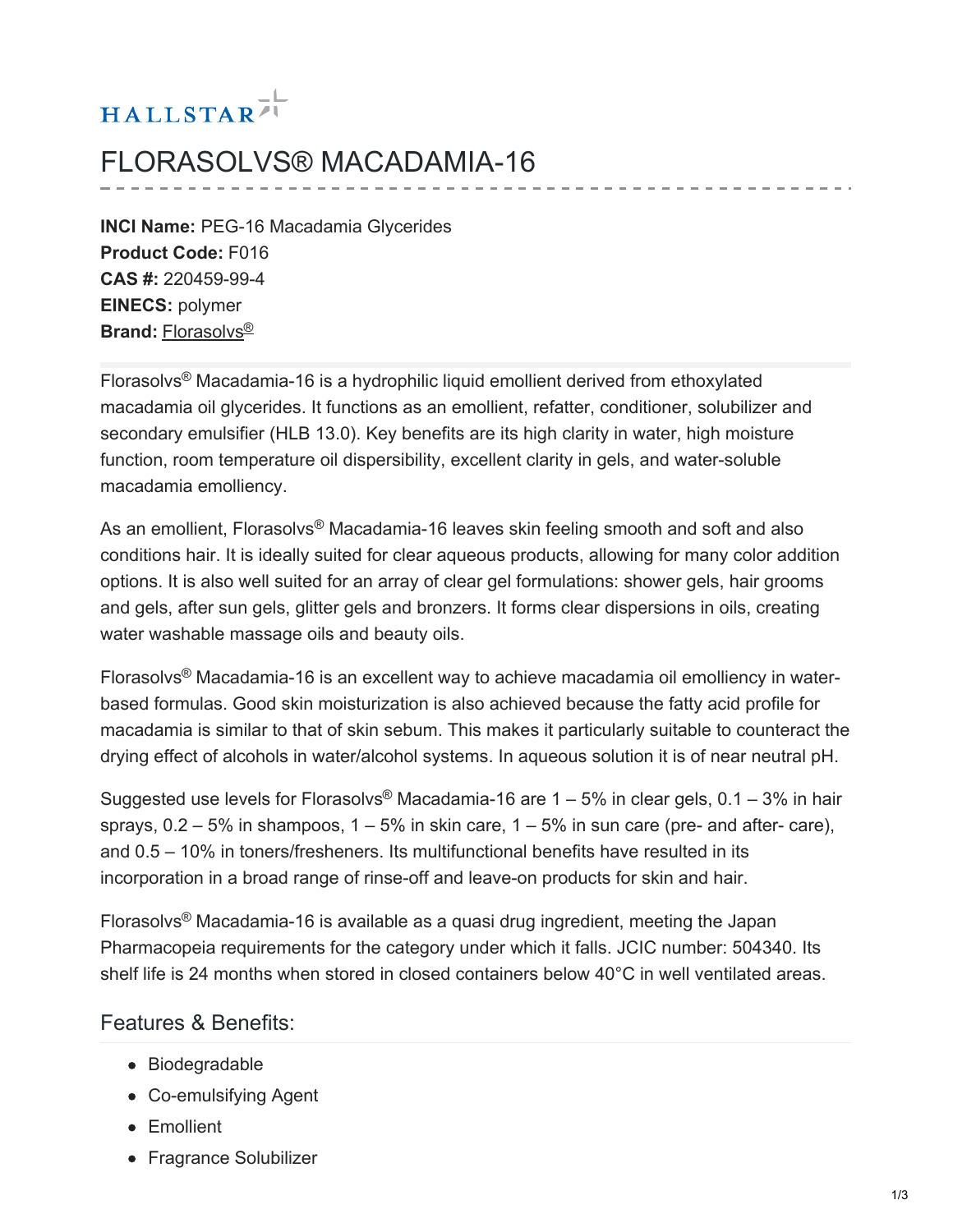- Moisturizing Agent
- Plant Derived / Vegetal Based
- Solubilizing Agent
- Superfatting Agent

| Appearance (25°C)                  | Straw-colored liquid                                                                                                                                                                                            |
|------------------------------------|-----------------------------------------------------------------------------------------------------------------------------------------------------------------------------------------------------------------|
| Color (Gardner)                    | 3 maximum                                                                                                                                                                                                       |
| Odor                               | Typical (slightly fatty)                                                                                                                                                                                        |
| Hydroxyl Value (mg KOH/g)          | $90 - 130$                                                                                                                                                                                                      |
| Saponification Value (mg<br>KOH/g) | $45 - 60$                                                                                                                                                                                                       |
| Acid Value (mg KOH/g)              | 2.0 maximum                                                                                                                                                                                                     |
| Specific Gravity (25°C/25°C)       | 1                                                                                                                                                                                                               |
| Microbiology                       | 100 CFU/g maximum                                                                                                                                                                                               |
| Flash Point (°C)                   | 290                                                                                                                                                                                                             |
| Insoluble In                       | Cyclomethicone<br>Dimethicone<br>Glycerin<br>Lanolin Oil<br>Mineral Oil<br>Simmondsia Chinensis (Jojoba) Seed Oil                                                                                               |
| Soluble In                         | Acetone<br>Alcohol [Ethanol]<br><b>Ethyl Acetate</b><br>Isopropyl Alcohol<br>Oleyl Alcohol<br>Polysorbate 20<br>Polysorbate 80<br>Ricinus Communis (Castor) Seed Oil<br>Water                                   |
| <b>Toxicology Profile</b>          | Ingestion: Harm unlikely, apart from a laxative effect.<br>Ocular / Eye Irritation: Eye contact may cause irritation.<br>Skin Irritation: Irritation unlikely unless exposure is excessive and/or<br>prolonged. |
| <b>Packaging</b>                   | Drum - 200kgs<br>Square - 20kgs                                                                                                                                                                                 |

### Regional Approvals:

- Australia
- China
- EU